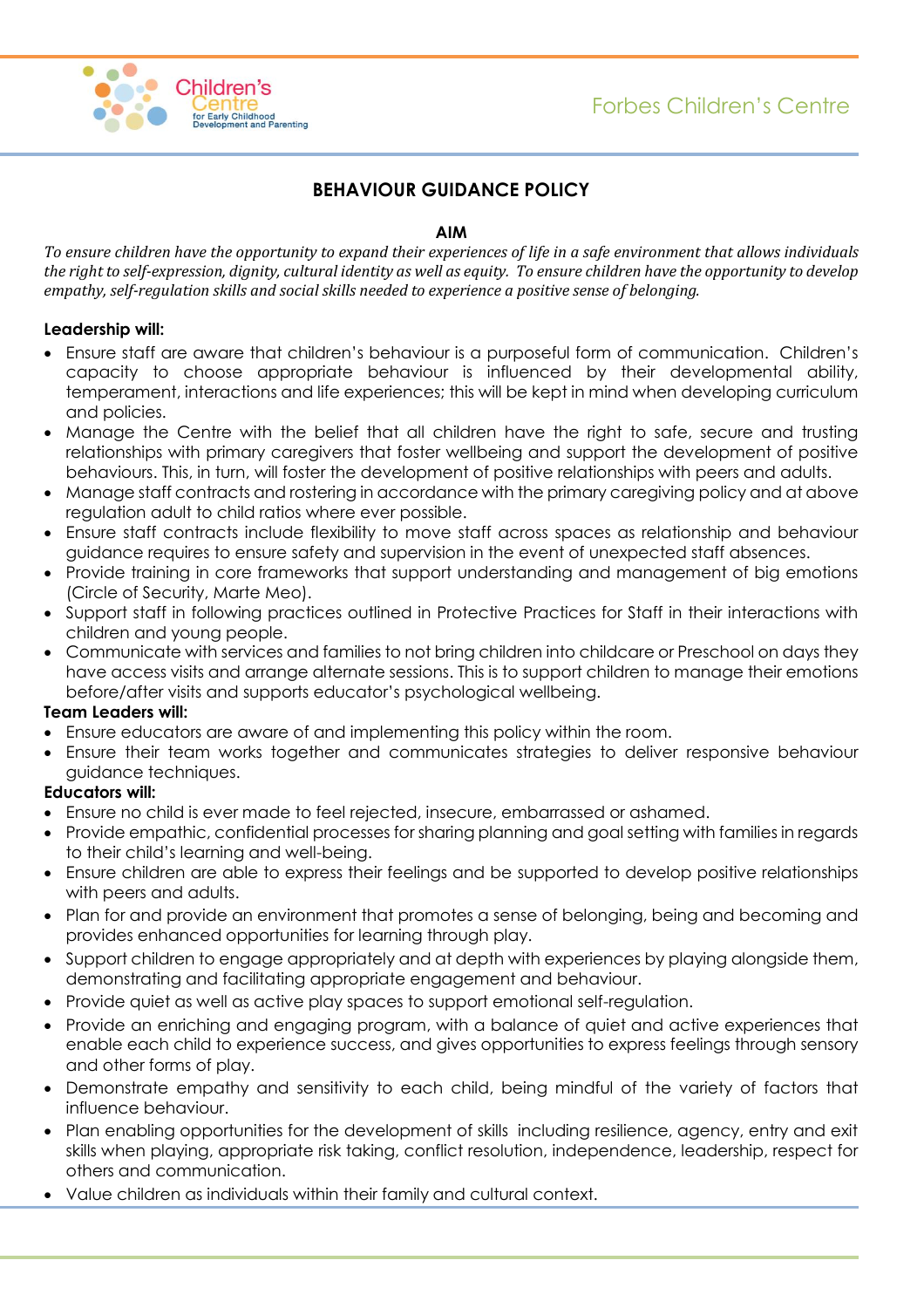



- Encourage open two way communication with families to ensure that each child's rights are met.
- Inform families about the behaviour guidance policy upon enrolment and seeking information from families about the behaviour guidance strategies used at home.
- When informing families of an incident or injury, will not name the child who caused injury to avoid placing blame or lead to the child being labelled or punished by outside parties.
- Notice and acknowledge appropriate behavioural responses by children.
- Ensure that limits set are reasonable and understood by all children and adults
- Interact positively, using positive language and acknowledge and model respectful behaviour, problem solving, negotiation and conflict resolution.
- Involve children in goal setting, developing group norms and the development of behavioural expectations and consequences where developmentally possible.
- Engage in intentional teaching of appropriate behaviours and play skills, building on each child's strengths and achievements and providing choices when possible
- Use reflective practices throughout the day to assess the environment, how children are engaging with the experiences on offer and the curriculum.
- Continually develop their knowledge and understanding of child development and behaviours through further study, training and reading current education theorists.
- Ensure behavioural expectations are explicit and take into consideration children's culture, age, and stage of development, life experiences and the context of the setting.
- Support children to problem solve, negotiate, find resolutions and manage emotions appropriately.
- Use Restorative Justice practices to support children to empathise with others and restore relationships
- Assess individual children's learning and development, reflecting on and reviewing our planned program and how the active learning environment supports positive behaviours
- Plan, implement, monitor and review individual behaviour plans in partnership with families and support services.
- Withdraw children when they are at risk of hurting themselves or others, ensuring that an adult is with them all the time
- Offer children clear alternatives where possible to help them develop the ability to make decisions and direct themselves independently**.**
- Support children's understanding and management of their feelings by labelling them.
- Develop a plan to support children when a child is consistently displaying behaviours that risk the safety of themselves, staff and/or other children (swearing, hitting, biting, kicking, verbal abuse, any self-harming behaviours). This plan should:
	- o Be based on and include ABC charts and observations;
	- o Be based on evidence that the displayed behaviour is inappropriate;
	- o Be observed and documented over a period of time that suggests a pattern is emerging;
	- o Include inappropriate behaviours that occur consistently;
	- o Include inappropriate behaviours that occur with consistent triggers;
	- o Identify that the behaviour could possibly harm another child or adult;
	- o Define the context within which the behaviour occurs;
	- o Include discussions with Family Practitioner or appropriate linked service;
	- o Reflect a collaborative approach with child's family defining clear strategies for staff and parents;
	- o Include consultation with appropriate agencies where required and;
	- o Include a process of evaluation and review.
- Identify the context of unsafe behaviour. For example, if a child is displaying signs of tiredness at lunch, and then begins to hit other children, it may be that the inappropriate behaviour does not require a behaviour guidance management plan but rather a review of the child's daily routine to ensure basic needs for rest and sleep are being appropriately met (i.e. preparing the child's lunch and settling for sleep earlier).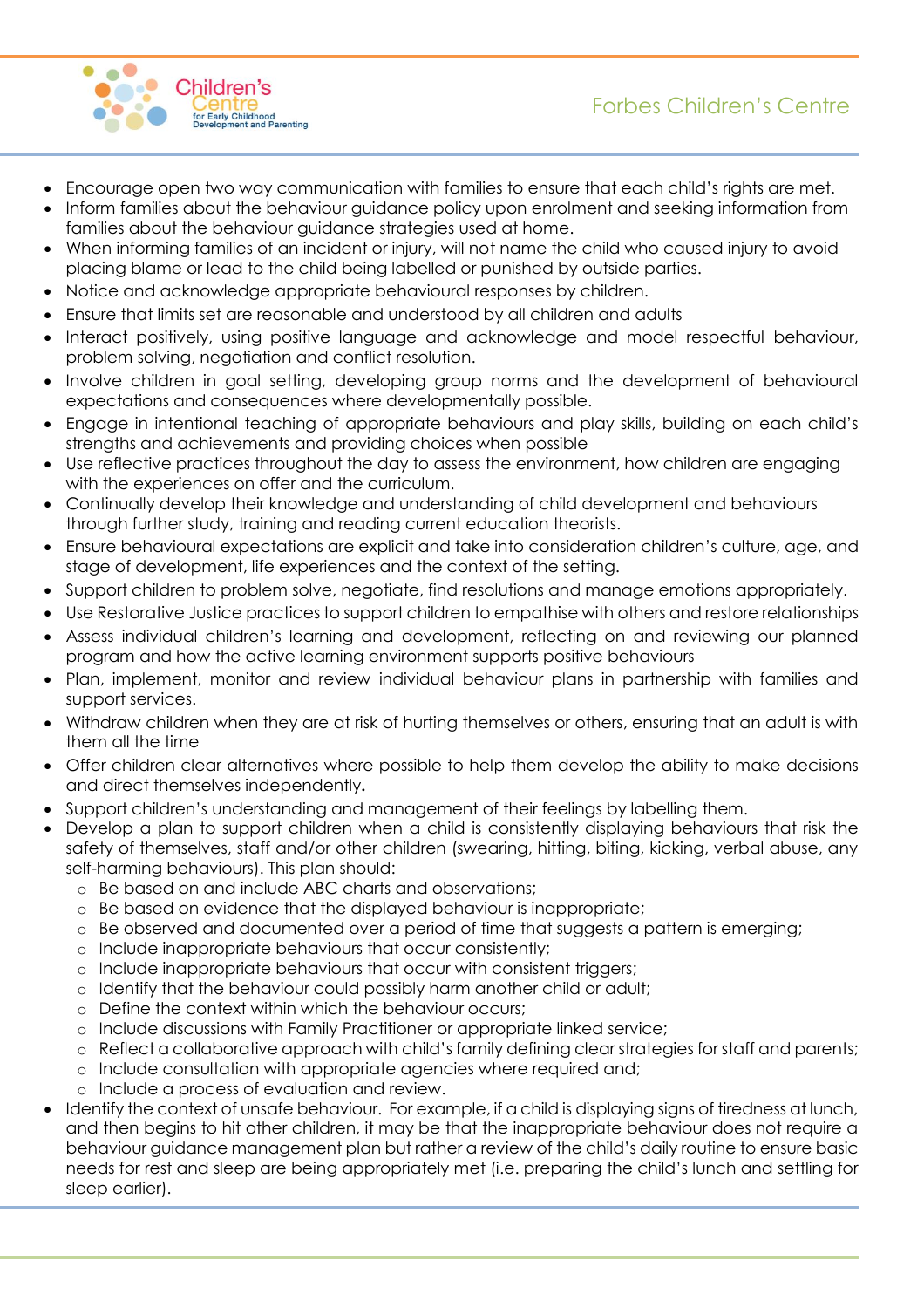

- Not force children to say 'sorry' to another child or staff member. Instead educators will assist children in developing empathy by telling them how the other person feels and why they have reacted the way they did ("Jack didn't like when you hit him. It made him feel sad because it hurt.") This will support children to feel genuinely sorry which can then be voiced. Educators will involve the children in assisting people affected by their behaviour e.g. getting a bandaid/first aid supplies, picking up any resources dropped or thrown etc.
- Provide appropriate supervision of children and their interactions, in order to ensure they are safe. Staff should not use isolation or 'time out' as strategies for guiding behaviour.

#### **Families will:**

- Be encouraged to discuss any concerns about their child's behaviour with their child's primary caregiver.
- Be asked to collect their child early if their child, other children or staff are put at risk of harm from their behaviour.
- Be asked to collect their child early if their child requires 1:1 support from an educator for an extended period of time (over an hour) to cope with their emotions or manage big behaviours.
- Be involved in the development of support plans for their child and be consulted during review processes.

## *The aims of this policy are achieved when:*

- Children and adults experience a happy and safe environment.
- Children demonstrate a positive sense of self and explore their environment in a safe and confident manner at an age appropriate level.
- Children demonstrate respect for each other's feelings, safety and belongings at an age appropriate level.

## **National Quality Standards:**

2. Children's Health and Safety Standard 2.2. Each child is protected. **Implemented:** August 2013 **Reviewed:** February 2022 **Next Review:** February 2023 **Resources:**

Forbes Children's Centre. *Dealing with Complaints Policy.*